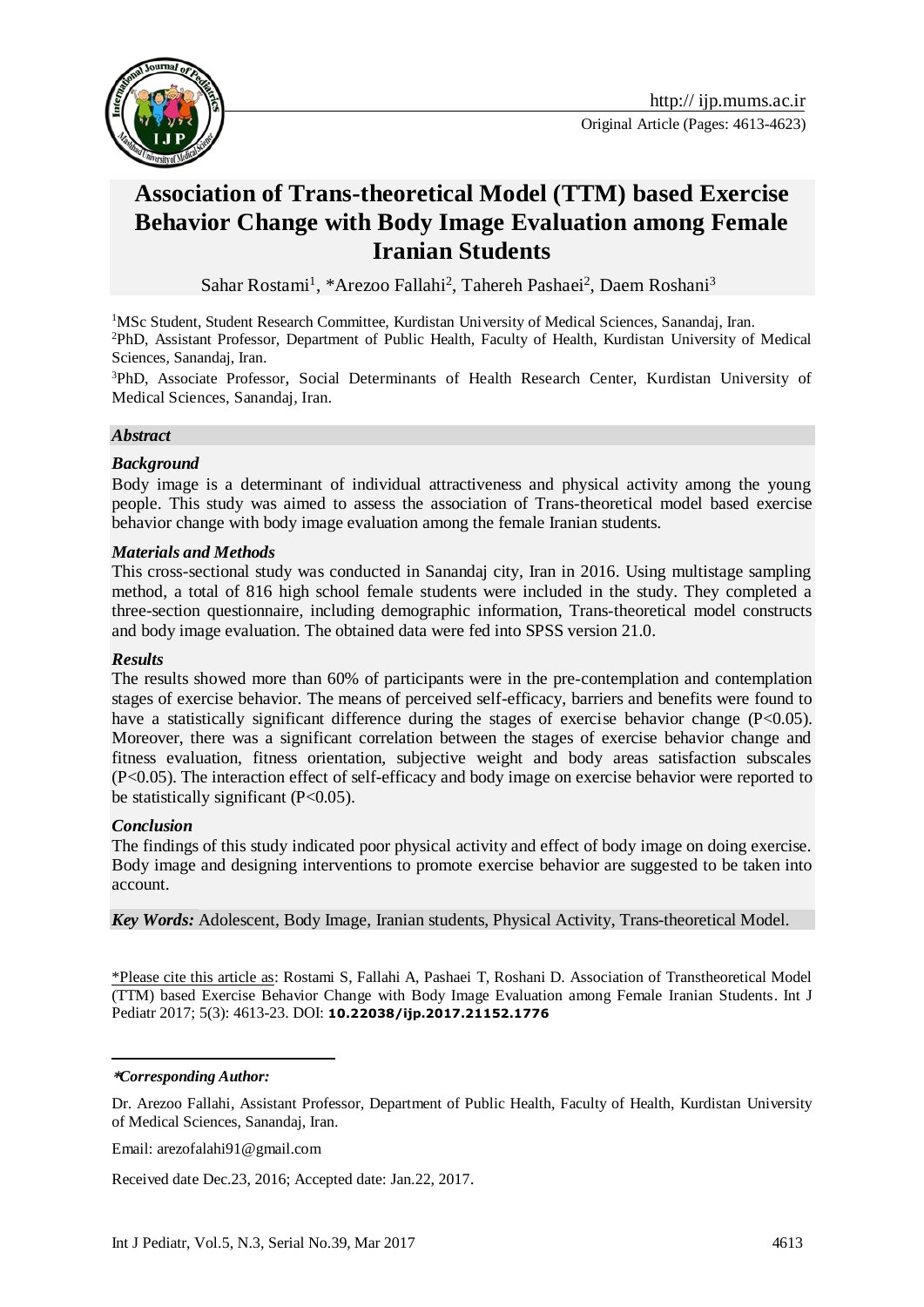# **1- INTRODUCTION**

 Physical inactivity is the fourth leading cause of mortality, which is followed by approximately two million deaths worldwide (1). According to the statistics of World Health Organization (WHO), 22% of deaths occur due to cardiovascular diseases and 10-16% of deaths are associated with colon and breast cancer and diabetes mellitus resulting from physical inactivity. Physical inactivity is a key factor threatening the health and causing the epidemic of noncommunicable diseases (2). On the other hand, doing regular physical activities reduces the risk of cardiac diseases, stroke, hypertension, diabetes, cancers, osteoporosis and depression, and plays a pivotal role in balancing the energy, controlling the weight, increasing lifeexpectancy and promoting life quality and self-efficacy (3-4).

The physical activity model of adolescent girls is more alarming than that of the boys due to lower physical activity (5). LaFontaine carried out a study in 2008 and reported that the physical activity level among female adolescents was reduced from 41.5%, in 2012 to 33% in 2005 (6). The results of studies in Iran are indicative of low physical activity and unwillingness of the youth to do exercise (7-8). A study showed that only 36% of 12-17 year-old Iranian girls were in an acceptable level of physical activity compared with 61.5% of male counterparts at the same age (9).

Body image is one of the psychological factors affecting physical activity. Body image, a central concept in health psychology (10), involves perceived experiences and personal and cultural attitudes of an individual toward his/her own body. This factor is of great significance in self-evaluation, personal growth and life quality (11), sense of selfesteem, evaluation of social relations (12), and promotion of psychological health in the people, especially adolescent girls (13).

Studies have shown that the people dissatisfied with their body image experience by far higher levels of depression and social anxiety (14), cigarette and alcohol consumption (15), and eating disorder and physical inactivity (16). Several studies have confirmed the effect of body image on exercise (16-17). Other studies have evaluated the association of life quality (11), gender (13), cultural pressures (18) and selfesteem (19), with body image; but not the association of body image with stages of exercise behavior change based on Transtheoretical model (TTM).

Trans-theoretical model (TTM), has been extensively used to promote exercise activities (20-21). The constructs of this model include stages of change (Precontemplation, Contemplation, Preparation, Action and Maintenance), change processes, decisional balance (perceived benefits and barriers), and selfefficacy (fulfillment of requirements). The questioned answered in this study include: How much is the mean body image in each stage of exercise behavior change? How does body image interact with self-efficacy in doing exercise?

In general, considering the high prevalence of physical inactivity among the female adolescents and importance of exercise among them (22), the role of physical activity in reducing psychological ailments(1), global increase of physical inactivity (23), significance of body image as a vital health factor for the youth (22), and scarcity of studies on the correlation of body image with stages of exercise behavior change, this study was carried out to investigate the association of body image evaluation with stages of exercise behavior change based on Transtheoretical model among the female Iranian students.

# **2- MATERIALS AND METHODS**

# **2-1. Study design and population**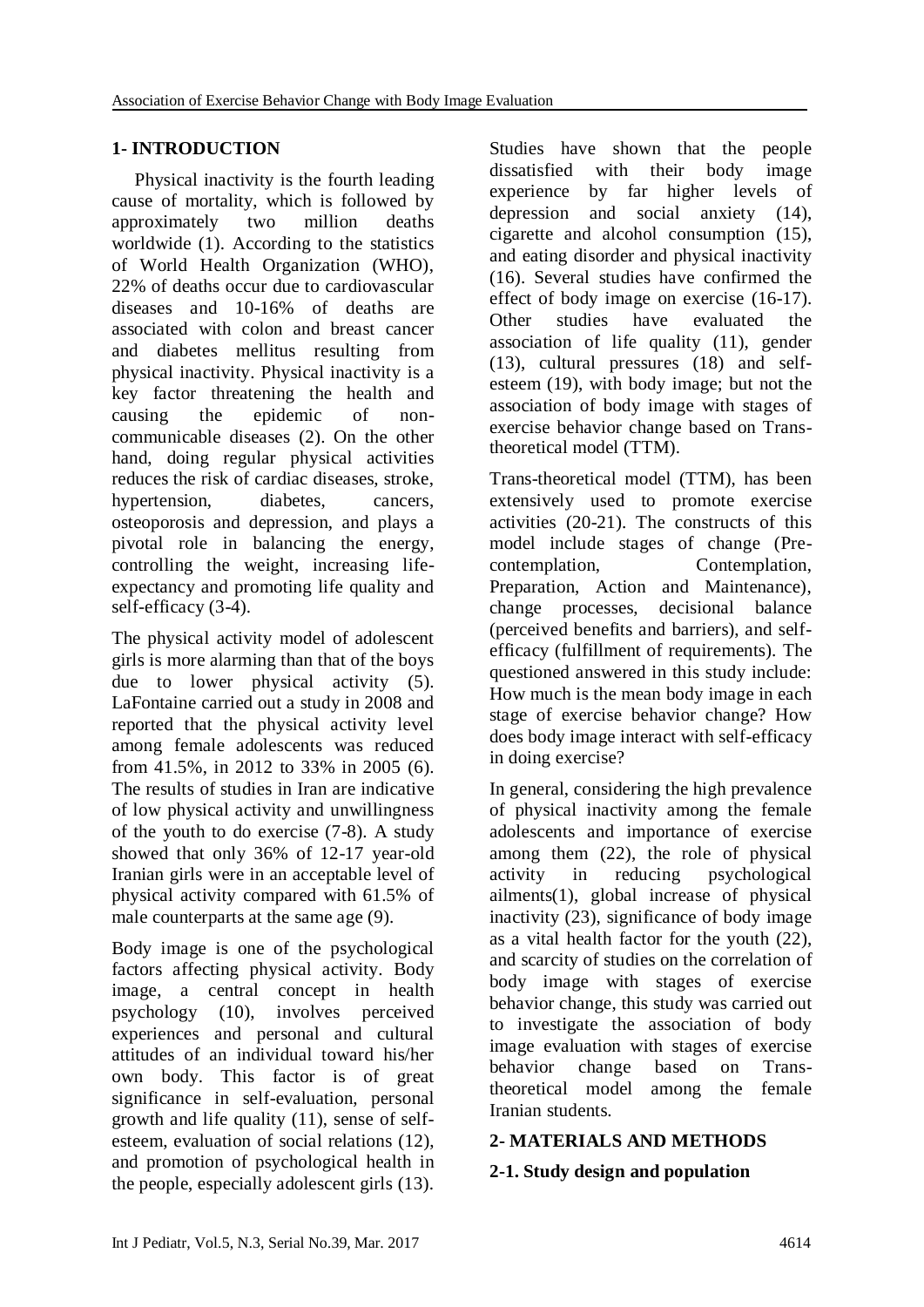This cross-sectional study was performed in Sanandaj city, Kurdistan province, North West of Iran in 2016 (**Figure.1**). In questionnaire studies, determination of sample size was related to variables that are measured. Then in this study ten subjects were considered for each variable. Using multistage sampling technique, 816 high school female students in Sanandaj city, were included in the study. First, from among 40 high schools, 10 high schools were selected through systematic random sampling. Then, several classes were chosen from among the classes of each school by simple random sampling, and proportional to the size of each class, a proportion of students was selected by simple random sampling to complete the questionnaire.

# **2-2. Methods**

The corresponding author distributed the questionnaires among the students at 9:00 AM and 2:00 PM. The questionnaires were checked for being completed, and in case they were incomplete, they were returned to be completed. All students (100%), were willing to take part in the study and completed the questionnaires in spring, 2016. It should be noted that the questionnaire took 15-20 minutes to complete.

## **2-3. Measuring tools: validity and reliability**

Data were collected by a three-part questionnaire. The first part (1): included demographic information (such as age, weight, height, family income and membership in a sports club), the second part (2) consisted of 57 items, 4 constructs of Trans-theoretical model, that **A**) the self-efficacy construct included 10 items (four-point Likert scale, reliability of 95%, validity of 0.81 and cutting point of 20); **B**) perceived barriers construct included 14 items (five-point Likert scale, reliability of 87%, validity of 0.8, and cutting point of 35); **C**) perceived benefits construct involved 29 items (five-point Likert scale, reliability of 94%, validity of 0.93 and cutting point of 72.5) ; **D**) four items of stages of exercise behavior change (kappa coefficient 0.78)(24-25), and the third part (3): comprised of a multi-dimensional body image scale.

The body image variable included 46 items with six dimensions, including **A**) appearance evaluation included 7 items (five-point Likert scale, reliability of 85%, validity of 0.81 and cutting point of 17.5); **B**) appearance orientation included 12 items (five-point Likert scale, reliability of 95%, validity of 0.83 and cutting point of 30); **C**) fitness evaluation included 3 items (five-point Likert scale, reliability of 95%, validity of 0.82 and cutting point of 7.5); **D**) fitness orientation included 13 items (five-point Likert scale, reliability of 95%, validity of 0.82 and cutting point of 37.5); **E**) subjective weight included 2 items (five-point Likert scale, reliability of 95%, validity of 0.83 and cutting point of 5); and **F**) body areas satisfaction included 9 items (five-point Likert scale, reliability of 95%, validity of 0.82 and cutting point of  $22.5(26)$ .

# **2-4. Ethical consideration**

Having taken permission from Kurdistan University of Medical Sciences and Education Department of Sanandaj, as well as written informed consent from the authorities and students, the data collection was initiated.

### **2-5. Inclusion and exclusion criteria**

The inclusion criteria comprised of studying in high school, being a resident of Sanandaj city, and being willing to participate in the study. The exclusion criterion, however, was the age less than 14 and over 18 years.

### **2-6. Data Analyses**

The collected data were fed into SPSS version 21.0 software and analyzed by descriptive statistics (frequency, mean and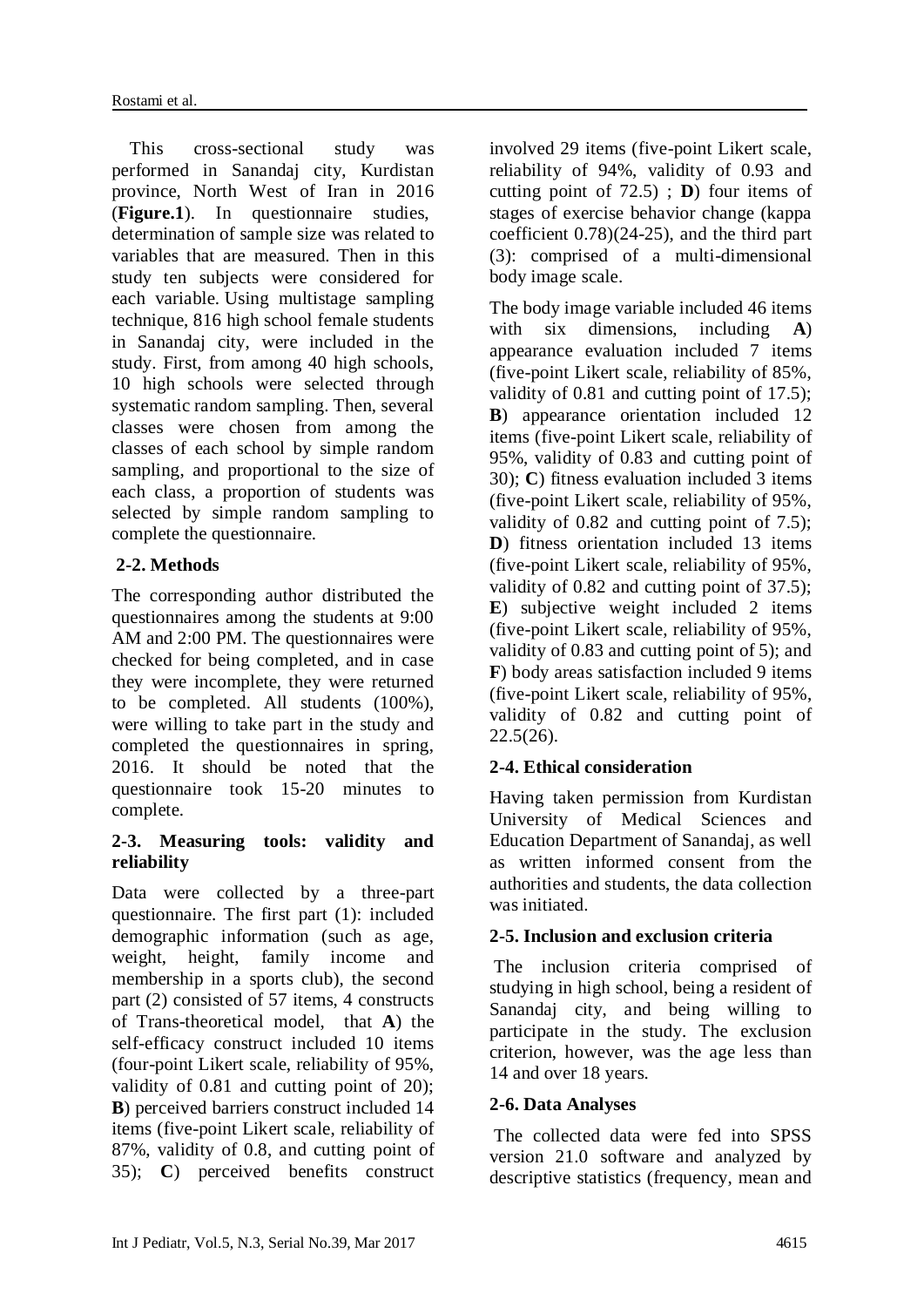standard deviation), and inferential statistics (Kruskal-Wallis to analyze body image subscales with stages of exercise behavior change, Mann-Whitney to analyze relationship between history of membership in sports club and all subscales of body image, Spearman correlation coefficient to analyze relationship between body image subscales and ordinal regression analysis to determine of exercise behavior based on constructs of Trans-theoretical Model (TTM), and body image subscales). The normality of data was determined by Kolmogorov-Smirnov test. P-value less than 0.05 were significant.



**Fig.1**: The location of Kurdistan province

# **3. RESULTS**

 The means of age, height and weight of the female participants in this study were 16.6±1.29, years old, 164.7±6.4 cm, and 56.6±9.08 kg, respectively. Of the students, 50% evaluated their family income status to be good, and 50.3% of them had a history of membership in a sports club. The results of Mann-Whitney test showed a significant relationship between history of membership in sports club and all subscales of body image except appearance orientation (P<0.05).

The mean scores of body image subscales in the students with a history of membership in sports club were higher  $(P=0.03)$ . The findings of Kruskal-Wallis test indicated a statistically significant relationship between family income and all body image subscales except appearance status and appearance orientation (P<0.05). Students with high family income reported a very high score for body image. The results of Spearman correlation coefficient showed a statistically significant correlation between subjective weight and body areas satisfaction (r=  $0.361$ , P= $0.04$ ), height and appearance evaluation subscales  $(r=0.421, P=0.03)$ , fitness orientation ( $r=0.465$ ,  $P=0.03$ ), and subjective weight  $(r=0.259, P<0.02)$ , respectively.

Further, 254 (31.1%) students were in the pre-contemplation stage of exercise behavior, 288 (35.3%) were in the contemplation stage, 126 (15.4%) were in the preparation stage, 68 (8.3%) were in the action stage and 80 (9.8%) were in the maintenance stage of exercise behavior. The means of self-efficacy and perceived barriers and perceived benefits showed a significant difference (P<0.05), so that all three variables were on the rise during the stages of exercise behavior. **Table.1** demonstrates the Spearman correlation coefficient between the body image subscales. Appearance evaluation had a significantly direct correlation with all subscales except subjective weight (P<0.05). Subjective weight had a significantly reverse correlation with appearance orientation (r=0.083 and  $P < 0.05$ ).

The findings of Kruskal-Wallis showed a significant relationship between the stages of exercise behavior change and fitness evaluation, subjective weight, body areas satisfaction subscales. **Table.2** illustrates the correlation of body image subscales with stages of exercise behavior change. Appearance evaluation and appearance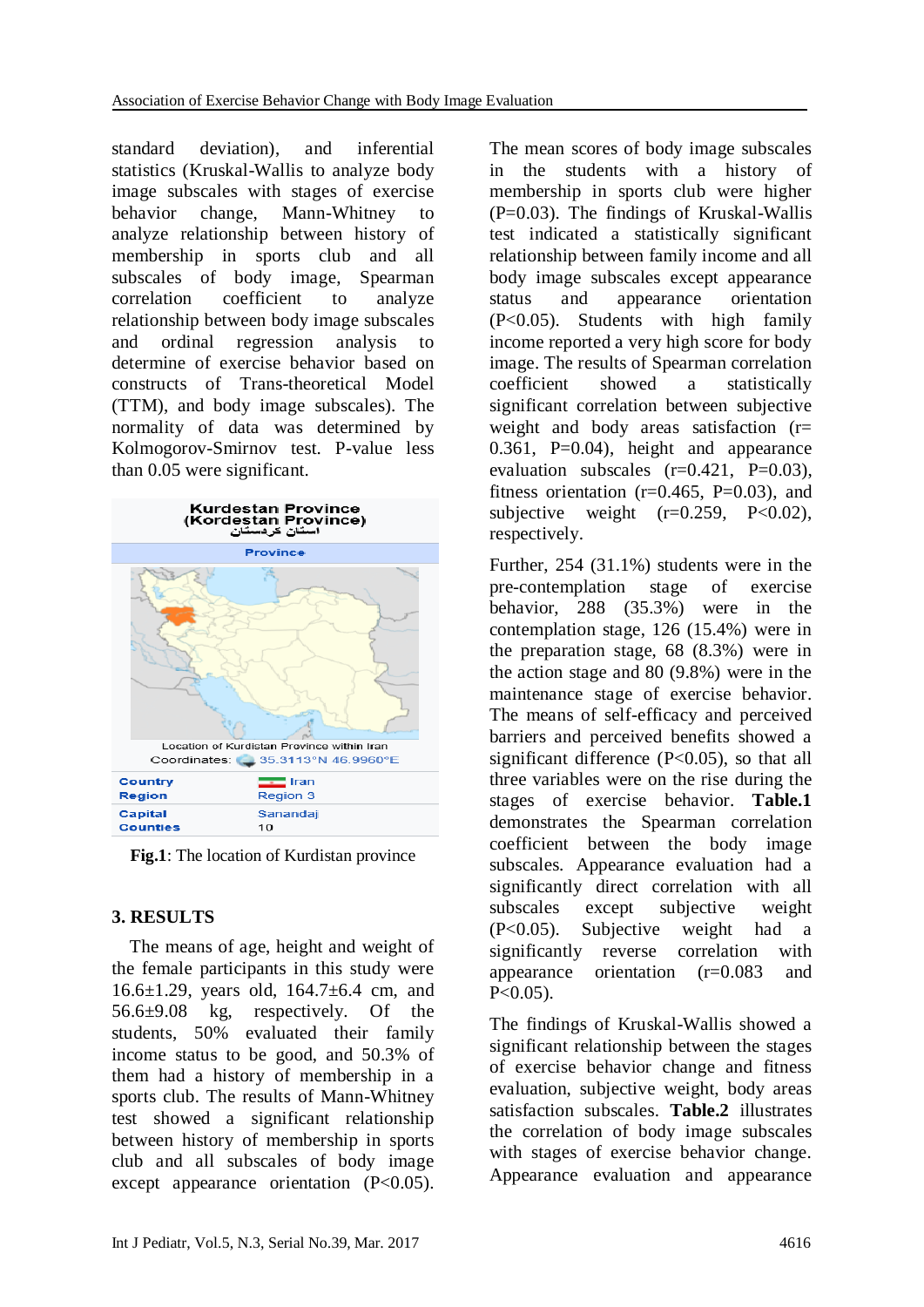orientation showed no significant difference during the stages of exercise behavior change. **Table.3** shows the exercise behavior prediction based on the body image subscales and perceived selfefficacy, barriers and benefits constructs through ordinal regression analysis. Perceived barriers with a coefficient of 1.33 had the maximum effect on the dependent variable (P<0.05). Based on the results, the higher was the perceived

barriers and body areas satisfaction and the better was appearance evaluation, the less was exercise behavior. **Table.4** indicates the interaction effect of self-efficacy and body image on stages of exercise behavior change in the female students of Sanandaj city. The results showed that the interaction effect of self-efficacy and body image, increased exercise behavior  $(P<0.05)$ .

| Body areas<br>satisfaction    | Subjective<br>weight | <b>Fitness</b><br>orientation | <b>Fitness</b><br>evaluation | Appearance<br>orientation | Appearance<br>evaluation | Body image<br>subscales |
|-------------------------------|----------------------|-------------------------------|------------------------------|---------------------------|--------------------------|-------------------------|
| Appearance<br>evaluation      |                      |                               |                              |                           |                          |                         |
| Appearance<br>orientation     | $0.478*$             | 1                             |                              |                           |                          |                         |
| <b>Fitness</b><br>evaluation  | $0.463*$             | $0.270*$                      | 1                            |                           |                          |                         |
| <b>Fitness</b><br>orientation | $0.369*$             | $0.228*$                      | $0.496*$                     |                           |                          |                         |
| Subjective<br>weight          | $-0.046$             | $-0.083*$                     | $-0.047$                     | 0.020                     | л.                       |                         |
| Body areas<br>satisfaction    | $0.437*$             | $0.243*$                      | $0.254*$                     | $0.237*$                  | 0.048                    |                         |

**Table 1:** The correlation coefficient between body image subscales

 $*P<0.05$  (tow-tailed).

**Table-2** Mean and SD of body image subscales with stages of exercise behavior change among female students

| Body image subscales      | <b>Stages</b>                      | Mean scores | <b>SD</b> | P-value |
|---------------------------|------------------------------------|-------------|-----------|---------|
|                           | Pre-contemplation                  | 401.5       | 8.89      |         |
|                           | Contemplation                      | 384.1       | 9.96      |         |
| Appearance evaluation     | Preparation                        | 427.4       | 9.39      | 0.052   |
|                           | Action                             | 440.0       | 10.23     |         |
|                           | Maintenance                        | 461.4       | 10.89     |         |
|                           | Pre-contemplation<br>Contemplation | 409.12      | 4.23      |         |
|                           |                                    | 396.64      | 6.23      |         |
| Appearance orientation    | Preparation                        | 435.15      | 3         | 0.557   |
|                           | Action<br>Maintenance              | 390.86      | 9.14      |         |
|                           |                                    | 422.21      | 9.56      |         |
|                           | Pre-contemplation                  | 366.86      | 32.12     |         |
|                           | Contemplation                      | 376.64      | 36.35     |         |
| <b>Fitness evaluation</b> | Preparation                        | 464.77      | 42.85     | 0.001   |
|                           | Action<br>Maintenance              | 468.45      | 63.2      |         |
|                           |                                    | 517.95      | 46.2      |         |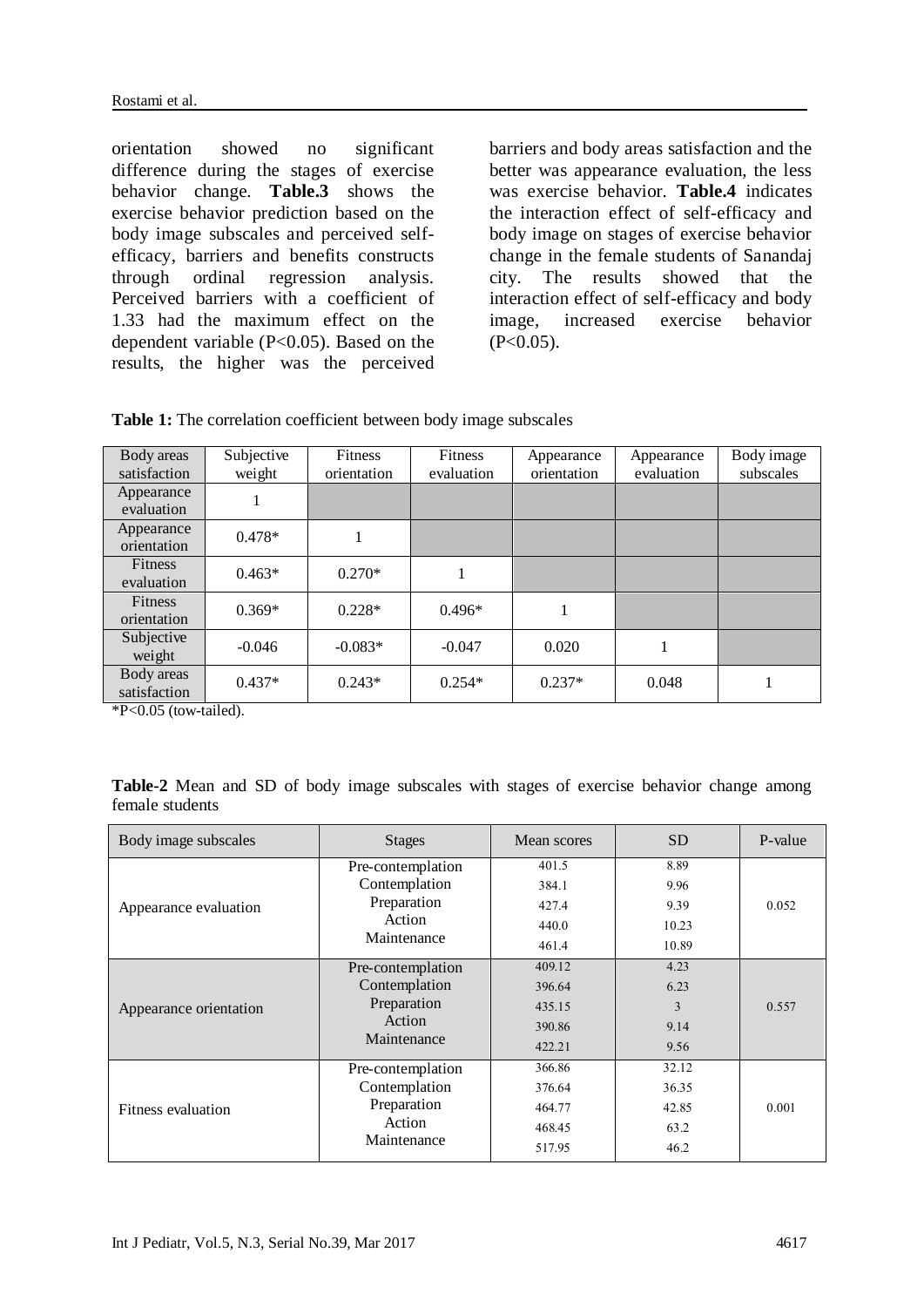### Association of Exercise Behavior Change with Body Image Evaluation

|                         | Pre-contemplation | 334.96 | 65.23 |       |
|-------------------------|-------------------|--------|-------|-------|
|                         | Contemplation     | 395.91 | 66.56 |       |
| Fitness orientation     | Preparation       | 429.93 | 73.68 | 0.001 |
|                         | Action            | 528.45 | 65.41 |       |
|                         | Maintenance       | 551.62 | 52.89 |       |
|                         | Pre-contemplation | 354.16 | 23.12 |       |
|                         | Contemplation     | 453.84 | 25.96 |       |
| Subjective weight       | Preparation       | 388.78 | 27.45 | 0.001 |
|                         | Action            | 428.12 | 31.21 |       |
|                         | Maintenance       | 432.18 | 21.54 |       |
|                         | Pre-contemplation | 397.27 | 13.12 |       |
|                         | Contemplation     | 391.62 | 11.23 |       |
| Body areas satisfaction | Preparation       | 424.77 | 11.38 | 0.023 |
|                         | Action            | 403.34 | 15.56 |       |
|                         | Maintenance       | 483.67 | 14.23 |       |
|                         | Pre-contemplation | 357.29 | 50.23 |       |
|                         | Contemplation     | 382.86 | 46.28 |       |
| Overall body image      | Preparation       | 443.97 | 49.94 | 0.001 |
|                         | Action            | 496.91 | 49.54 |       |
|                         | Maintenance       | 532.39 | 52.14 |       |
|                         |                   |        |       |       |

SD: Standard deviation.

### **Table-3:** Prediction of exercise behavior based on constructs of TTM and body image subscales

| Predictive variables    | Test statistic(t) | Coefficients | P-value |
|-------------------------|-------------------|--------------|---------|
| Appearance evaluation   | 1.64              | $-0.335$     | 0.104   |
| Appearance orientation  | 5.22              | 0.568        | 0.022   |
| Fitness evaluation      | 0.609             | 0.098        | 0.435   |
| Fitness orientation     | 1.462             | 0.351        | 0.227   |
| Subjective weight       | 0.082             | 0.131        | 0.109   |
| Body areas satisfaction | 0.211             | $-0.047$     | 0.646   |
| Perceived benefits      | 0.020             | 0.082        | 0.887   |
| Perceived barriers      | 13.89             | $-1.332$     | 0.001   |
| Perceived self-efficacy | 34.61             | 0.711        | 0.001   |

### **Table-4:** Interaction of self-efficacy and body image on exercise behavior in female students

| Predictive variables                               | Test statistic | Coefficients | P-value |
|----------------------------------------------------|----------------|--------------|---------|
| Perceived self-efficacy                            | 4.886          | 0.510        | 0.273   |
| Body image                                         | 1.198          | 0.703        | 0.274   |
| Interaction effect of self-efficacy and body image | 2.63           | 0.335        | 0.027   |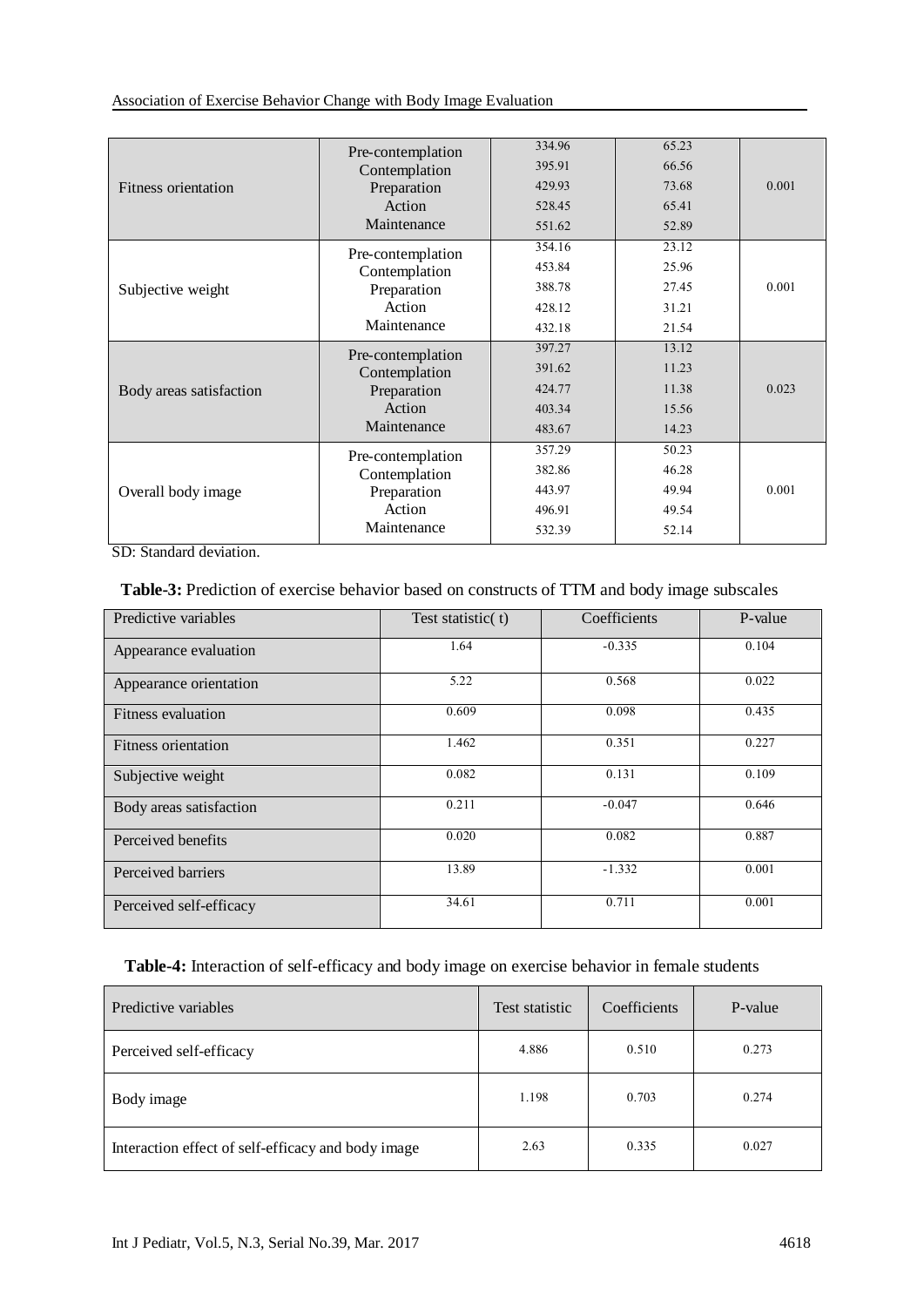# **4- DISCUSSION**

 This study was aimed to assess the relationship between Trans-theoretical model-based exercise behavior change and body image evaluation among the female students of Sanandaj city, Iran. The results showed that 81.8% of participants had no exercise activity and 64.4% of them were in the pre-contemplation and contemplation stages of exercise behavior. In line with the results of the present study, the study of Wakui et al. on the Japanese women indicated that about 66% of them were in pre-contemplation and contemplation stages and 3.8% were in the maintenance stage of exercise behavior (27). Lack of knowledge about the benefits of exercise behavior, low perceived sensitivity about and intensity of the diseases due to physical inactivity, spending time on school/university entrance examination, low exposure to active exercise models at home and school, cultural limitations, shortage of appropriate sports facilities for the girls, low access to sports clubs, low motivation, commitment and self-efficacy of students in doing exercise behavior, lack of appearance and fitness orientation and shortage of promoters of exercise behavior among the girls can be the factors involved in placing the girls in the primary stage of exercise behavior change. These results draw the attention of the managers, policymakers and authorities to female health domain.

The results of this study showed a significant difference for the mean score of perceived barriers during the stages of exercise behavior change. The maximum and minimum scores of perceived barriers were reported for the maintenance and precontemplation stages of exercise behavior. In contrast with our findings, a study showed that the mean score of perceived barriers was reduced with a rise in stages of exercise behavior change (28). A possible reason for the difference between

the results of the present study and those of similar studies is lower mean age of the samples in this study than that of other studies; as Arzu et al. reported that perceived barriers were associated with age changes (29). Another possible reason for this difference is that the people with exercise activities, especially those with professional exercise activities encounter numerous barriers during activity and their perception of barriers is enhanced. It can be argued that the people with no exercise activity are unaware of the barriers and shortages ahead of exercise behavior.

The mean perceived benefits during the stages of exercise behavior change showed a statistically significant difference. The increased perceived benefits moving from preoperational to operational stage are in accordance with the principles of Prochaska's theory of change (30). The significant increase of perceived benefits in the maintenance stage in this study indicated that the samples who were in pre-contemplation stage, had a lower perception of the benefits of exercise (such as sense of success, increased power, stress relief and appropriate appearance achievement), than those who were in the action and maintenance stages of exercise behavior. On the other hand, those who were in the action and maintenance stages of exercise behavior experienced more benefits of exercise behavior like fitness and physical health; therefore, they had a better perception of the benefits of exercise behavior.

The self-efficacy of the participants in this study during the stages of exercise behavior change indicated a significant difference. In agreement with our findings, Dumith et al.(31), Tung et al.(32), Lee (33), Kim (34), and Prapavessive et al. (35), reported that self-efficacy would incease by moving toward higher stages of exercise behavior change. According to Health Belief Model, self-efficacy is a prerequisite to behavior change (36). Since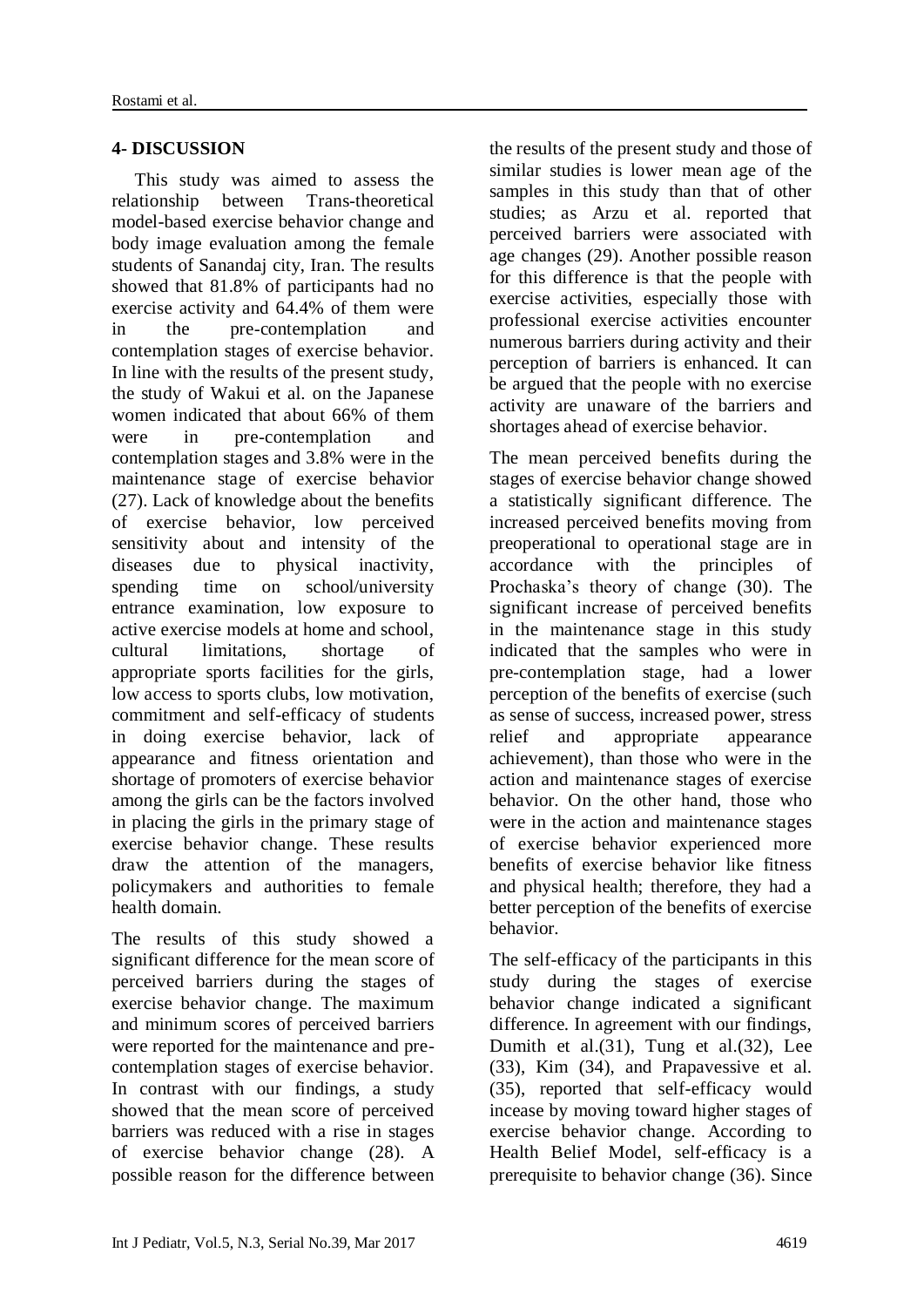successful bahavior enhances self-efficacy, it can be argued that the people who are in higher stages of exercise behavior have a higher self-efficacy owing to successful experiences in performing the behavior. Determining definite objectives for exercise activity in female adolescents, presence of reference models (friends and other important people) in exercise behavior, enlivening the exercise activities as well as encouragement and motivation can incraese self-efficacy.

The results of this study demonstrated a significant relationship between the fitness evaluation, fitness orientation, subjective weight and body areas satisfaction subscales and stages of exercise behavior change. In all above subscales, the maximum and minimum ranks of body image were reported for the maintenance and pre-contemplation stages, respectively. Moreover, body image was one of the factors involved in doing exercise among the girls. In line with our findings, Johnson et al. (16), reported that the people who were in the action stage of exercise behavior, had a better body image and satisfaction than those who were in precontemplation and contemplation stages of exercise behavior. In the present study, body areas satisfaction was a significant factor involved in the placement of samples in the action stage (16). However, in the studies by Brudzynski and Ebben and Tiggemann and Williamson, dissatisfaction with body image led to more exercise in the samples (37-38).

In the above study, the body image rate in each stage of exercise behaviour change and differences of these stages with each other based on Trans-theoretical model were not evaluated (38). It should be noted that high self-confidence and self-efficacy in the athletes as well as positive perspective of community toward them, can be the factors affecting appropriate evaluation of body image in these people.

In addition, the findings showed that perceived barriers, self-efficacy and appearance orientation were able to predict exercise behavior. Shortage of sports facilities for the girls and limitations in the use of these facilities at night, restricted exercise activities at public places, full body cover while exercising, fear of physical injuries on the part of students' families and moral deviations in sports environments are important barriers to doing exercise in Iranian girls. It is noteworthy that students are aware of the positive effects of exercise on their appearance. Appearance is one of the priorities of maturing girls and is a reason for doing exercise. However, these findings emphasize the necessity of eliminating physical and cultural obstacles to doing exercise among girls.

Furthermore, the findings indicated that the interaction effect of self-efficacy and body image on exercise behavior was statistically significant. The results of the study by Alzubaidi and Kazem showed a significantly direct correlation between self-efficacy and body image; however, the interaction effect of these two variables on exercise behavior was not evaluated in this sudy (39). Our findings showed that doing exercise might not be a single factor and might have interacted with other factors. Moreover, it can be concluded that the more appropriate is body image among high school students and the higher is their self-efficacy, the more likely it is to progress from the early to higher stages of exercise behavior. In addition, participation in exercise activities will incraese the abilities, physical fitness, selfefficacy and positive attitude toward oneself, thereby contributing to maintaining the behavior.

### **4-1. Limitations of the study**

The limitations of this study were the cross-sectional design of this research, absence of keeping track of the results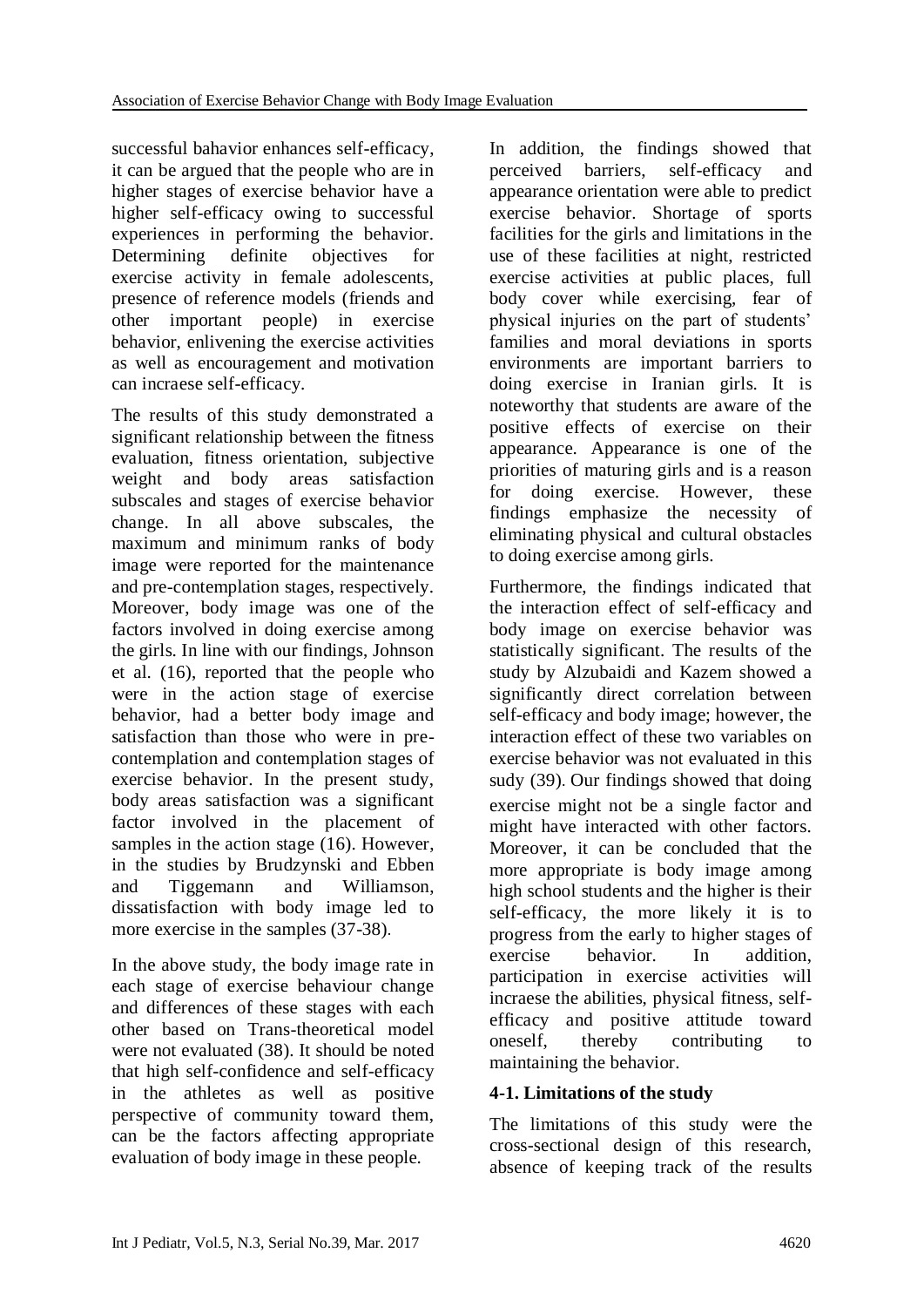over time, completion of the questionnaires through self-report and absence of the girls other than students.

### **5- CONCLUSION**

 The results showed more than female students were in the pre-contemplation and contemplation stages of exercise behavior and the majority of them had a poor body image and low self-confidence. Body image and better body image was one of the factors involved in doing exercise among the girls. Further studies are suggested to carry out interventions on improving body image and exercise behavior, identifying the cultural and social factors and benefits and barriers to exercise behavior from the perspective of adolescent girls through qualitative approach and analysis of the interaction effects of factors influencing exercise activity.

The results of this study can be helpful for the women health policymakers and planners, health experts and authorities, managers of organizations, education department, families and adolescent girls in order to reduce the barriers, to improve body image and to provide appropriate conditions and environment for doing sports activities.

### **6- CONFLICT OF INTEREST:** None.

# **7- ACKNOWLEDGMENT**

This article was taken from a master dissertation titled: "Association of Transtheoretical model-based exercise behavior change with body image evaluation among female Iranian students". The authors appreciate the Vice Chancellor for Research and Technology, Kurdistan University of Medical Sciences, for providing the financial support.

### **8- REFERENCES**

1. Lopes VP, Gabbard C, Rodrigues LP. Physical activity in adolescents: Examining influence of the best friend Dyad. J Adolesc Health 2013;52(6):752-6.

2. WorldHealthOrganization. Medical eligibility criteria for contraceptive use: World Health Organization; 2010. Available at: http://www.who.int/reproductivehealth/publica tions/family\_planning/Ex-Summ-MEC-5/en/.

3. Burton N, Pakenham KI, Brown WJ. Evaluating the effectiveness of psychosocial resilience training for heart health, and the added value of promoting physical activity: a cluster randomized trial of the READY program. BMC Public Health 2009;9(1):1.

4. Moemeni Piri S, Hashemi Afosi M, Rezaeinasab A, Noroozi S, Maghboli S, Babai Mazreno A. The Effects of Physical Education Course on Mental Health of Students in Bu-Ali Sina University, Hamedan-Iran. Int J Pediatr 2015; 3(1-2).

5. Fairclough S, Hilland T, Stratton G, Ridgers N. Am I able? Is it worth it?Adolescent girls' motivational predispositions to school physical education: Associations with health-enhancing physical activity. European Physical Education Review 2012;18(2):147-58.

6. LaFontaine T. Physical activity: the epidemic of obesity and overweight among youth: trends, consequences, and interventions. Am J Lifestyle Med 2008;2(1):30-6.

7. Shokrvash B, Majlessi F, Montazeri A, Nadjat S, Rahimi A, Djazayeri A, et al. Correlates of physical activity in adolescence: a study from a developing country. Global health action 2013;6:15.

8. Rezaeipour A, Youssefi F, Mahmoudi M, Shakeri M. Relationship between Adolescents' Nutritional and Physical Activity Behaviors with their Perceptions about Parents' Lifestyle Behaviors. Journal of hayat 2007;13(3):17-25.

9. Taymoori P, Niknami S, Berry T, Lubans DR, Ghofranipour F, Kazemnejad A. A school-based randomized controlled trial to improve physical activity among Iranian high school girls. Int J. Behav Nutr Phys 2008;5(1):18-31.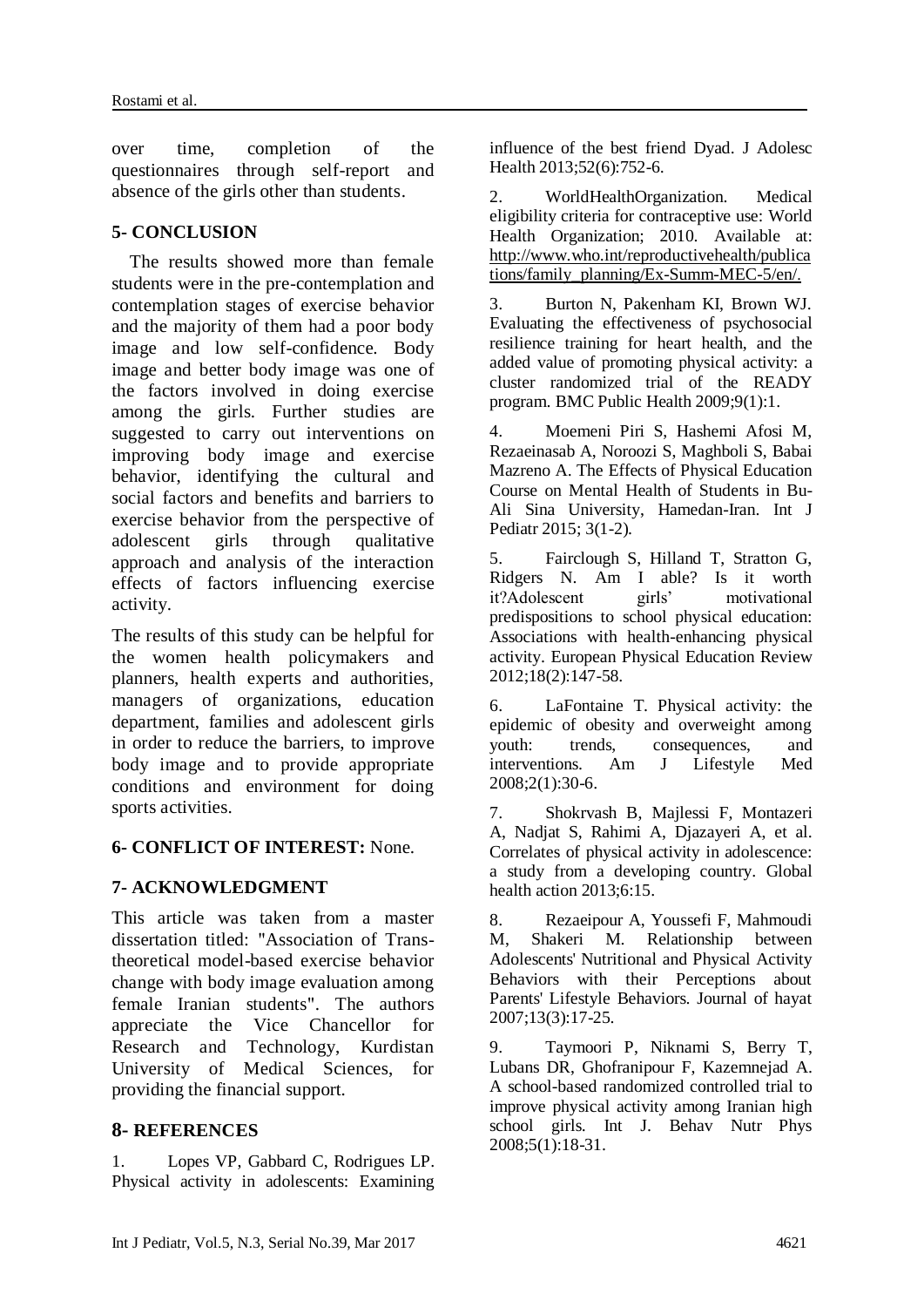10. Prichard I, Tiggemann M. Relations among exercise type, self-objectification, and body image in the fitness centre environment: The role of reasons for exercise. Psychology of sport and exercise 2008;9(6):855-66.

11. Ferreira C, Pinto-Gouveia J, Duarte C. Physical appearance as a measure of social ranking: The role of a new scale to understand the relationship between weight and dieting. Clin Psychol Psychother 2013;20(1):55-66.

12. Davison TE, McCabe MP. Adolescent body image and psychosocial functioning. The Journal of social psychology 2006;146(1):15- 30.

13. Lawler M, Nixon E. Body dissatisfaction among adolescent boys and girls: the effects of body mass, peer appearance culture and internalization of appearance ideals. J Youth Adolesc 2011;40(1):59-71.

14. Liao Y, Knoesen NP, Castle DJ, Tang J, Deng Y, Bookun R, et al. Symptoms of disordered eating, body shape, and mood concerns in male and female Chinese medical students. Compr Psychiatry 2010; 51(5): 516- 23.

15. Kim D-S. Body image dissatisfaction as an important contributor to suicidal ideation in Korean adolescents: gender difference and mediation of parent and peer relationships. J Psychosom Res 2009;66(4):297-303.

16. Johnson P, Fallon EA, Harris BS, Burton B. Body satisfaction is associated with Transtheoretical Model constructs for physical activity behavior change. Body Image 2013;10(2):163-74.

17. Schneider S, Weiß M, Thiel A, Werner A, Mayer J, Hoffmann H, et al. Body dissatisfaction in female adolescents: extent and correlates. Eur J Pediatr 2013;172(3):373- 84.

18. McLean SA, Paxton SJ, Wertheim EH. Mediators of the relationship between media literacy and body dissatisfaction in early adolescent girls: Implications for prevention. Body Image 2013;10(3):282-9.

19. Sira N, White CP. Individual and familial correlates of body satisfaction in male activity. Am J Public Health 2007;97(3):515-9. and female college students. J Am Coll Health Assoc 2010;58(6):507-14.

20. Aghamolaei T, Tavafian SS, Ghanbarnejad A. Relationship between Perceived Benefits/Barriers and Decisional Balance with Stages of Change for Physical Activity among High School Students in Bandar Abbas. Hayat 2012;18(4):69-80.

21. jalilian F, Emdadi S, Mirzaie M, Barati M. The Survey Physical Activity Status of Employed Women in Hamadan University of Medical Sciences: The Relationship Between the Benefits, Barriers, Self-Efficacy and Stages of Change. Tolooe Behdasht 2010;4(9):89-98.

22. Thompson WM. Physical Inactivity of Black Adolescent Girls: Is It All About Attitude? Home Health Care Manag Pract 2010;23(3):186-92.

23. Voorhees CC, Murray D, Welk G, Birnbaum A, Ribisl KM, Johnson CC, et al. The role of peer social network factors and physical activity in adolescent girls. Am J Health Behav 2005; 29(2):183.

24. Khaniyan H, Hosseini M, Shorideh FA, Chaibakhsh S. Understanding exercise behavior among Tehran adolescent girls according. Journal of Shahid Beheshti School of Nursing & Midwifery 2015;24(85):11-20.

25. Raghibi M, Minakhany G. Body Management and its Relation with Body Image and Self Concept. Knowledge & research in applied psychology 2012;12(4):72- 81.

26. Marcus B, Dubbert P, Forsyth L, McKenzie T, Stone E, Dunn A, et al. Physical activity behavior change: issues in adoption and maintenance. Health Psychol 2000; 9(1):32-41.

27. Wakui S, Shimomitsu T, Odagiri Y, Inoue S. Relation of the stages of change for exercise behaviors, self-efficacy, decisionalbalance, and diet-related psycho-behavioral factors in young Japanese women. J Sports Med Phys Fitness 2002; 42(2):224.

28. Reichert F, Barros AJ, Domingues MR, Hallal PC. The role of perceived personal barriers to engagement in leisure-time physical